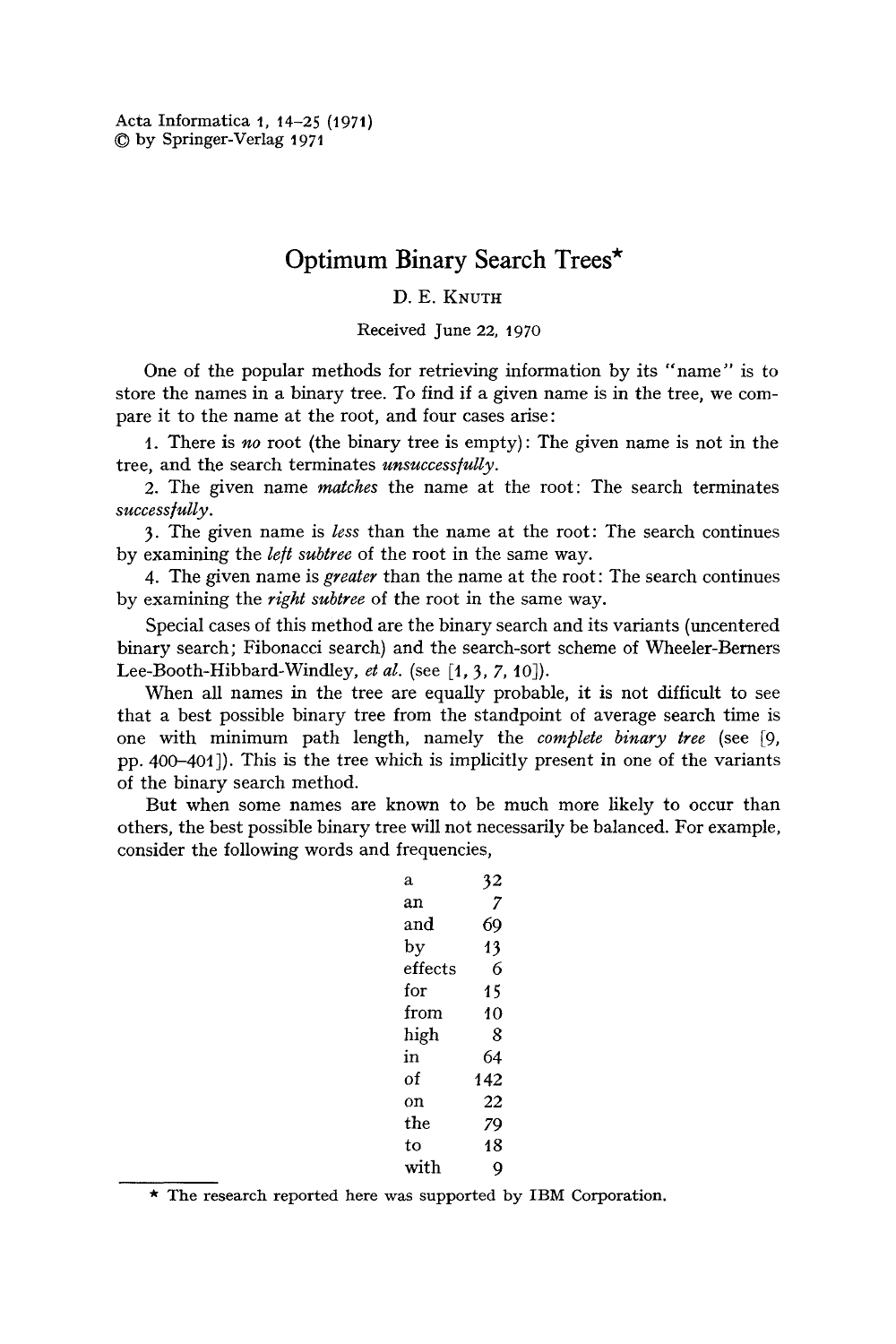showing words to be ignored in a certain KWIC indexing application [6, p. 124]. The best possible tree in this case turns out to be



In this paper we discuss the question of finding such "optimal binary trees", when frequencies are given. The ordering property of the tree makes this problem more difficult than the standard "Huffman coding problem" (see [9, Section 2.3.4.5]).

For example, suppose that our words are  $A$ ,  $B$ ,  $C$  and the frequencies are  $\alpha$ ,  $\beta$ ,  $\gamma$ . There are 5 binary trees with three nodes:



The following diagram shows the ranges of  $(\alpha, \beta, \gamma)$  in which each of these trees is optimum, assuming that  $\alpha + \beta + \gamma = 1$ :

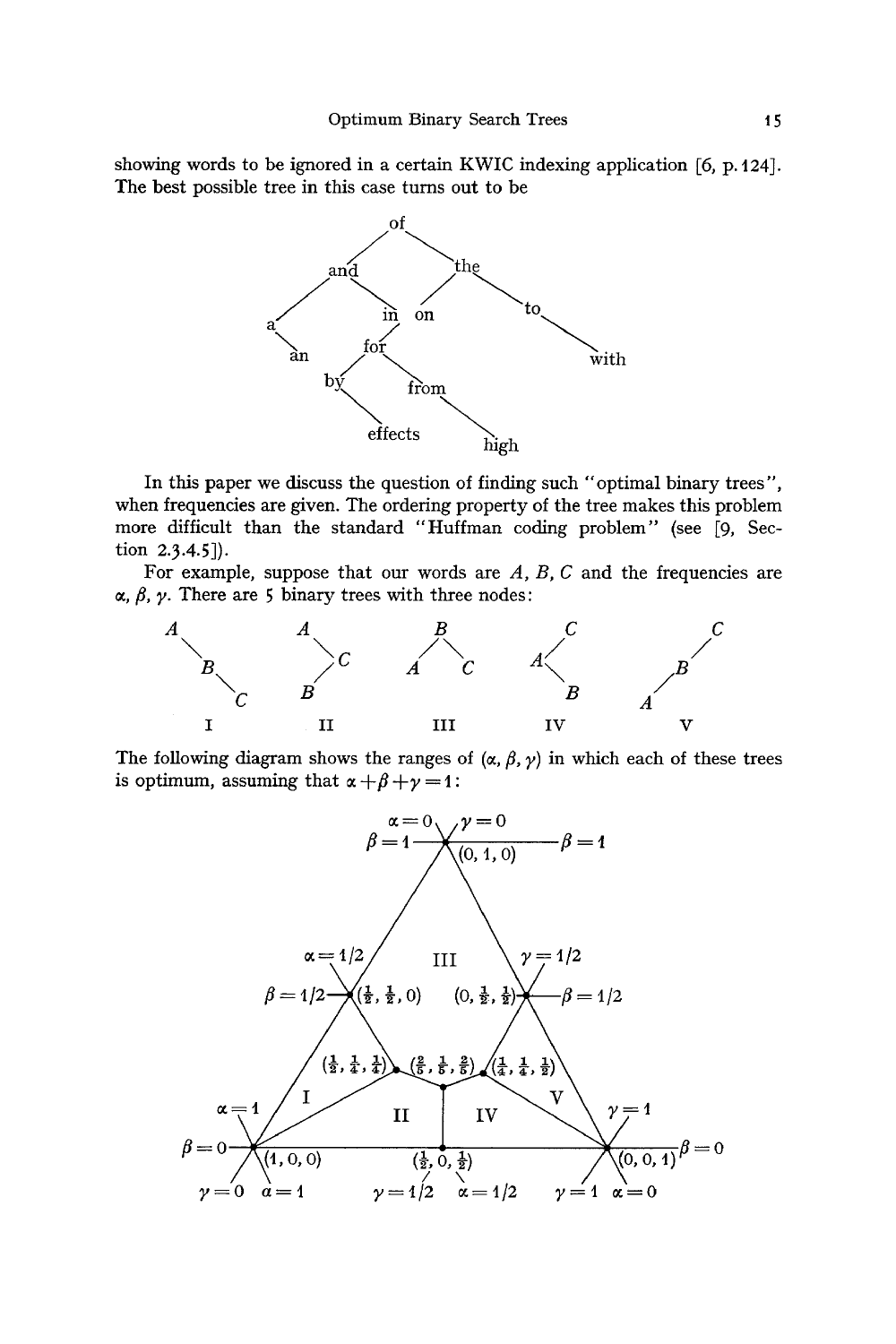16 D.E. Knuth:

Note that it is sometimes best to put B at the root even when both A and C occur more frequently. And on the other hand, it is not sufficient simply to choose the root so as to equalize the left and right search probabilities as much as possible, contrary to a remark of Iverson  $[8, p.144; 2, p.318]$ .

In general, there are  $\binom{2n}{n}\frac{1}{n+1}\sim 4^n/n\sqrt{\pi n}$  binary trees with *n* nodes, so an exhaustive search for the optimum is out of the question. However, we shall show below that an elementary application of *"dynamic* programming," which is essentially the same idea used as the basis of the Cocke-Kasami-Younger-Earley parsing algorithm for context-free grammars[4], can be used to find an optimum binary search tree in order  $n^3$  steps. By refining the method we will in fact cut the running time to order  $n^2$ .

In practice we want to generalize the problem, considering not only the frequencies with which a *successful* search is completed, but also the frequencies where *unsuccessful* searches occur. Thus we are given *n* names  $A_1, A_2, ..., A_n$ and  $2n + 1$  frequencies  $\alpha_0, \alpha_1, \ldots, \alpha_n; \beta_1, \beta_2, \ldots, \beta_n$ . Here  $\beta_i$  is the frequency of encountering name  $A_i$ , and  $\alpha_i$  is the frequency of encountering a name which lies between  $A_i$  and  $A_{i+1}$ ;  $\alpha_0$  and  $\alpha_n$  have obvious interpretations.

The key fact which makes this problem amenable to dynamic programming is that all subtrees of an optimum tree are optimum. If  $A_i$  appears at the root, then its left subtree is an optimum solution for frequencies  $\alpha_0, \ldots, \alpha_{i-1}$  and  $\beta_1, \ldots, \beta_{i-1}$ ; its right subtree is optimum for  $\alpha_i, \ldots, \alpha_n$  and  $\beta_{i+1}, \ldots, \beta_n$ . Therefore we can build up optimum trees for all "frequency intervals"  $\alpha_i, \ldots, \alpha_j$  and  $\beta_{i+1}, \ldots, \beta_i$  when  $i \leq j$ , starting from the smallest intervals and working toward the largest. Since there are only  $(n+2)(n+1)/2$  choices of  $0 \le i \le j \le n$ , the total amount of computation is not excessive.

Consider the following binary tree:



(Square nodes denote empty or terminal positions where no names are stored.) The "weighted path length" P of a binary tree is the sum of frequencies times the level of the corresponding nodes; in the above example the score is

$$
3\alpha_0+2\beta_1+3\alpha_1+\beta_2+4\alpha_2+3\beta_3+4\alpha_3+2\beta_2+3\alpha_4.
$$

In general, we can see that the weighted path length satisfies the equation

$$
P = P_L + P_R + W,
$$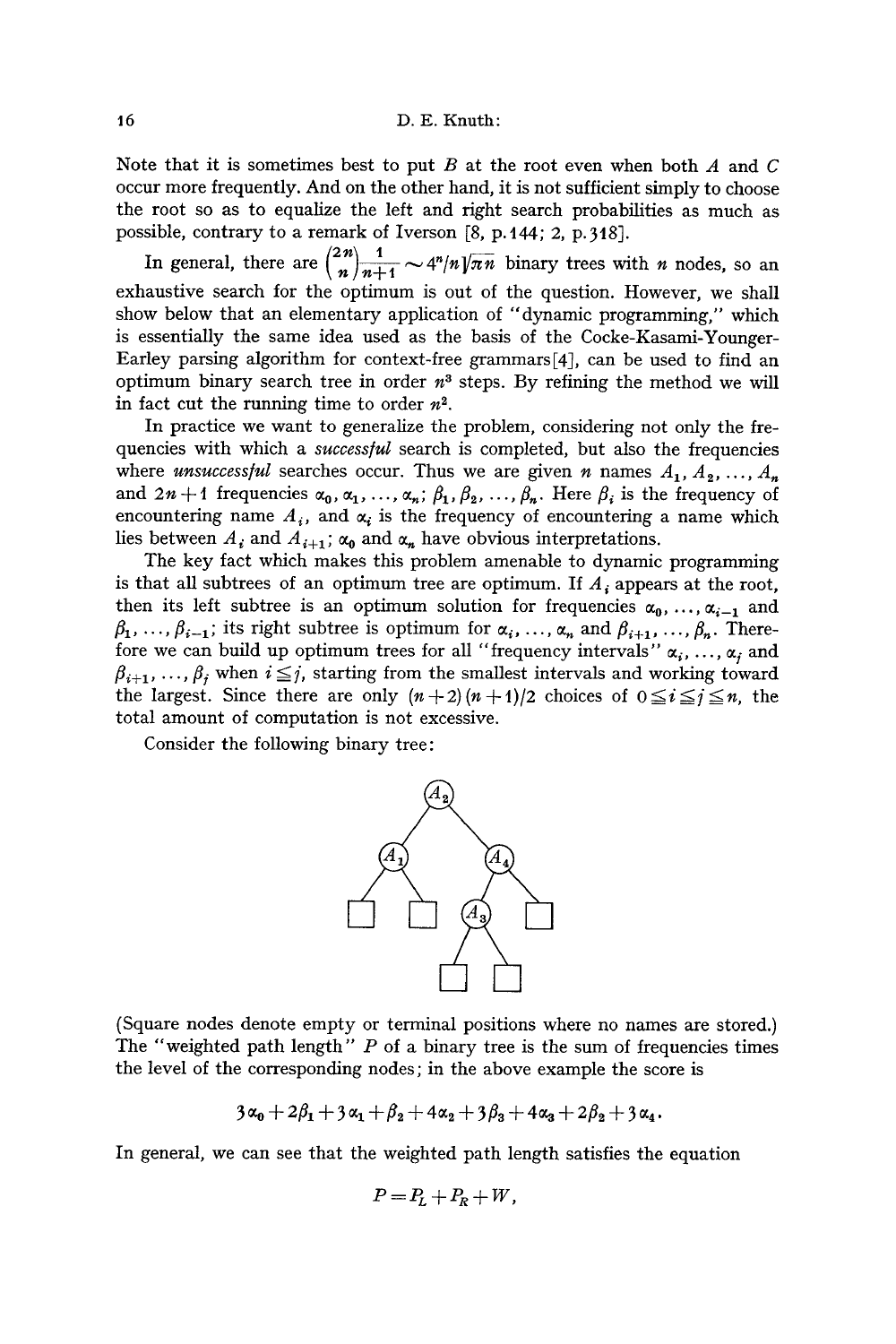where  $P_L$  and  $P_R$  are the weighted path lengths of the left and right subtrees, and  $W = \alpha_0 + \alpha_1 + \cdots + \alpha_n + \beta_1 + \cdots + \beta_n$  is the "weight" of the tree, the sum of all frequencies. The weighted path length measures the relative amount of work needed to search the tree, when the  $\alpha$ 's and  $\beta$ 's are chosen appropriately; therefore the problem of finding an optimum search tree is the problem of finding a binary tree of minimum weighted path length, with the weights applied from left to right in the tree.

The above remarks lead immediately to a straightforward calculation procedure for determining an optimum search tree. Let  $P_{i,i}$  and  $W_{i,i}$  denote the weighted path length and the total weight of an optimum search tree for all words lying strictly between  $A_i$  and  $A_{i+1}$ , when  $i \leq j$ ; and let  $R_{ij}$  denote the index of the root of this tree, when  $i < j$ . The following formulas now determine the desired algorithm :

$$
P_{ii} = W_{ii} = \alpha_i, \quad \text{for} \quad 0 \le i \le n;
$$
\n
$$
W_{ij} = W_{i,j-1} + \beta_j + \alpha_j, \qquad (**)
$$
\n
$$
P_{i, R_{ij}-1} + P_{R_{ij,j}} = \min_{i \in [k]} (P_{i,k-1} + P_{kj}) = P_{ij} - W_{ij}, \quad \text{for} \quad 0 \le i < j \le n.
$$

The problem of finding *"best* alphabetical encodings," considered by Gilbert and Moore in their classic paper [5], is easily seen to be a special case of the problem considered here, with  $\beta_1 = \beta_2 = \cdots = \beta_n = 0$ . Another closely related (but not identical) problem has been discussed by Wong  $[12]$ . In both cases the authors have suggested an algorithm for finding an optimum tree which is essentially identical to (\*\*); Gilbert and Moore observe that the algorithm takes about  $n^3/6$  iterations of the inner loop (choosing  $R_{i,j}$  from among  $j - i$  possibilities).

By studying the combinatorial properties of optimum binary trees more carefully, we can refine the algorithm somewhat.

**Lemma.** If  $\alpha_n = \beta_n = 0$ , an optimum binary tree may be obtained by replacing the rightmost terminal node

of the optimum tree for  $\alpha_0, \ldots, \alpha_{n-1}$  and  $\beta_0, \ldots, \beta_{n-1}$  by the subtree



$$
P_{i, i} + P_{i+1, n}; \ldots; P_{i, n-2} + P_{n-1, n}; P_{i, n-1} + P_{n, n}.
$$

By induction, these are respectively equal to

$$
P_{i,i}+P_{i+1,n-1}+\alpha_{n-1};\ldots;P_{i,n-2}+P_{n-1,n-1}+\alpha_{n-1};P_{i,n-1}.
$$

2 Acta Informatica, Vol. 1

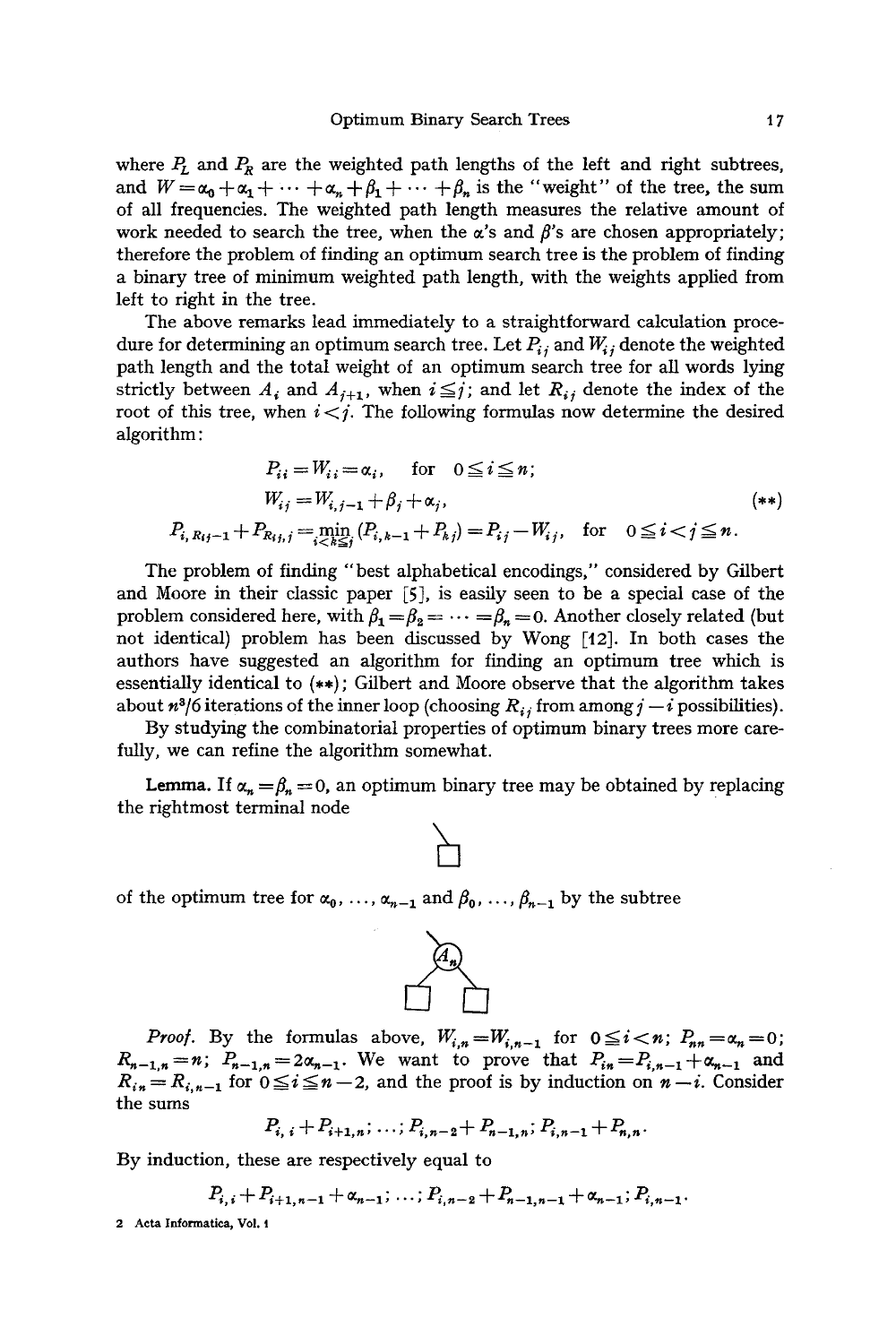Let  $R_{i,n-1} = r$ ; since

$$
P_{i,n-1} = P_{i,r-1} + P_{i,n-1} + W_{i,n-1} \ge P_{i,r-1} + P_{i,n-1} + \alpha_{n-1},
$$

the minimum value in the above set of numbers is  $P_{i,r-1} + P_{in}$ , hence we may take  $R_{in}=r$ .

Theorem. Adding a new name to the tree, which is greater than all other names, never forces the root of the optimum tree to move to the left. In other words, there is always a solution to the above equations such that

$$
R_{0,n-1} \leq R_{0,n},
$$

when  $n \geq 2$ .

*Proof.* We use induction on *n*, the result being vacuous when  $n = 1$ . Since the optimum tree is a function of  $\alpha_n + \beta_n$ , we may assume that  $\beta_n = 0$ . The method of proof is to start with  $\alpha_n = 0$ ; in this case the above lemma assures us of a matrix  $R_{ij}$  satisfying the desired condition. We will show that this condition can be maintained as  $\alpha_n$  increases to arbitrarily high values.

Let  $\alpha$  be a value such that the optimum tree is  $\mathscr T$  when  $\alpha_n = \alpha - \varepsilon$ , but it is  $\mathcal{F}' + \mathcal{F}$  when  $\alpha_n = \alpha + \varepsilon$ , for all sufficiently small  $\varepsilon > 0$ . Assume further that the root of  $\mathscr{T}'$  is less than (i.e., to the left of) the root of  $\mathscr{T}$ . The weighted path length of  $\mathscr T$  is a linear expression of the form

$$
l(\alpha_0) \alpha_0 + l(\alpha_1) \alpha_1 + \cdots + l(\alpha_n) \alpha_n + l(\beta_1) \beta_1 + \cdots + l(\beta_n) \beta_n,
$$

where  $l(x)$  denotes the level associated with x; and the corresponding formula for  $\mathscr{F}'$  is

$$
l'(\alpha_0) \alpha_0 + l'(\alpha_1) \alpha_1 + \cdots + l'(\alpha_n) \alpha_n + l'(\beta_1) \beta_1 + \cdots + l'(\beta_n) \beta_n.
$$

These two expressions become equal when  $\alpha_n = \alpha$ , and

$$
l'(\alpha_n) < l(\alpha_n)
$$

so that  $\mathscr{T}'$  is better when  $\alpha_n > \alpha$ . When  $\alpha_n = \alpha$ , both trees are optimum.

Consider now the following diagrams:



By our assumptions,  $j_1 < i_1$ ,  $i_{l(\alpha_n)} = j_{l'(\alpha_n)} = n$ . Since  $j_1 < i_1$ , we can use induction and left-right symmetry of the theorem to conclude that  $j_2 \leq i_2$ . If  $j_2 < i_2$ , similarly, we have  $j_3 \leq i_3$ . But since  $l'(\alpha_n) < l(\alpha_n)$ ,  $j_{l'(\alpha_n)} = n > i_{l'(\alpha_n)}$ ; hence  $j_k = i_k$ for some k. Therefore we can replace the right subtree of  $A_{i_k}$  in  $\tilde{\mathcal{F}}$  by the similar subtree in  $\mathcal{F}'$ , obtaining a binary tree  $\mathcal{F}''$  whose weighted path length is equal to that of  $\mathcal{T}'$  for all  $\alpha_n$ . Since  $\mathcal{T}''$  has the same root as  $\mathcal{T}$ , this argument shows that we need never move the root to the left as  $\alpha$  increases.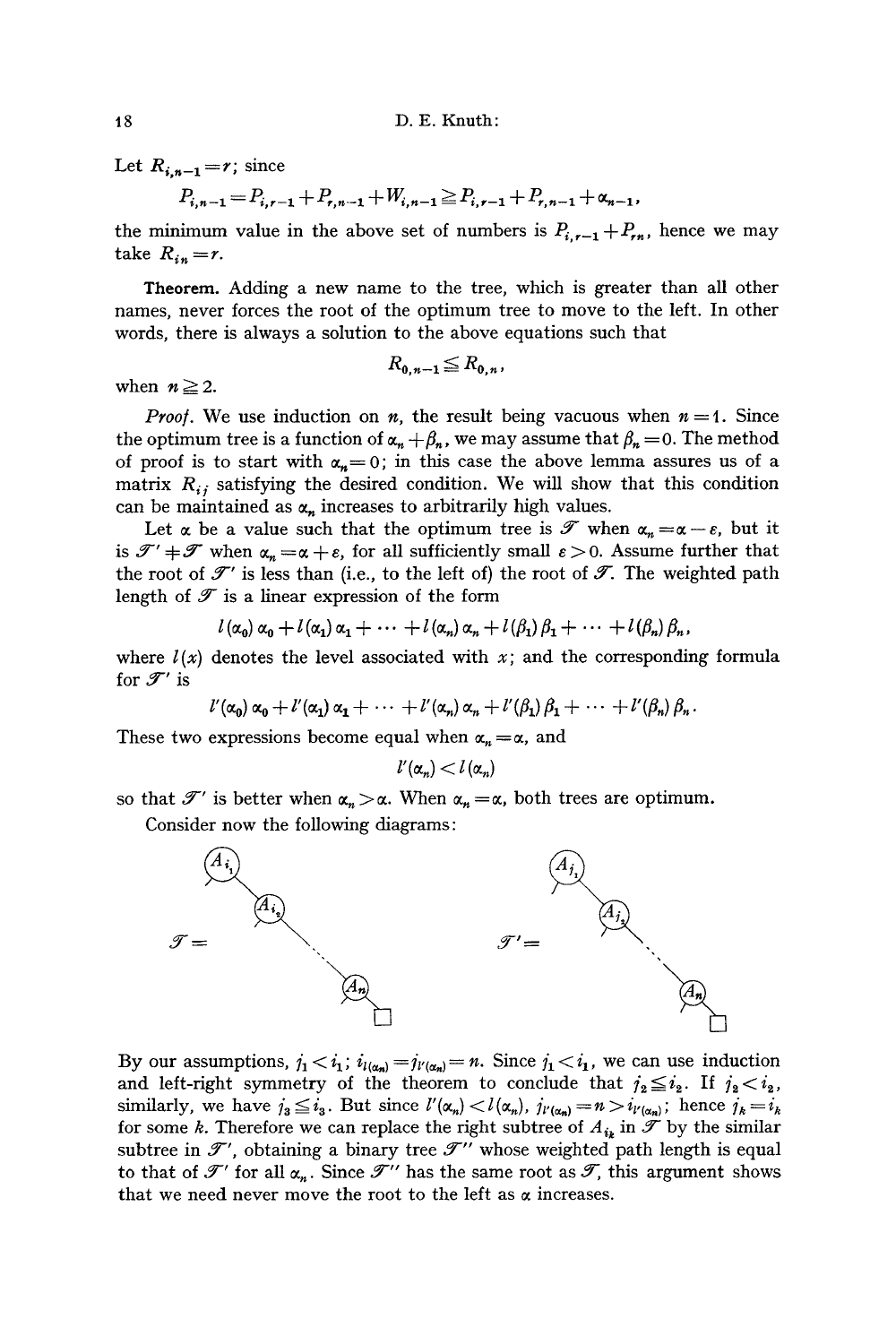Corollary. There is always a solution to conditions (\*\*) above satisfying

$$
R_{i,j-1} \le R_{i,j} \quad \text{and} \quad R_{i,j} \le R_{i+1,j}, \quad \text{for} \quad 0 \le i < j-1 < n
$$

*Proof.* This is simply the result of the theorem applied to all subtrees, and using left-right symmetry.

The corollary suggests an algorithm which is much faster than the previous one, since we usually will not have to search the entire range  $i < r \leq j$  when determining  $R_{ij}$ . In fact, only  $R_{i+1,j}-R_{i,j-1}+1$  cases need to be examined when  $R_{ij}$  is being calculated; summing for fixed  $j-i$  gives a telescoping series which shows that the total amount of work is at worst proportional to  $n^2$ .

#### **Summary, and Open Problems**

The formulas above amount to a systematic method for finding optimum search trees, given the frequency of occurrence of each name in the tree as well as the frequencies of occurrence of names not in the tree. The number of steps is essentially proportional to the square of the number of names. An ALGOL program for the algorithm appears in the appendix, together with a detailed example from a compiler application.

Several open problems remain to be solved. Perhaps the most interesting is to obtain the best possible bound on the weighted path length in the optimum tree as a function of  $n$ , given arbitrary frequencies such that

$$
\alpha_0+\alpha_1+\cdots+\alpha_n+\beta_1+\cdots+\beta_n=1.
$$

For example, when  $n = 2$  the weighted path length is  $\leq 3$ , and the worst case occurs when  $\alpha_1 = 1$ ,  $\alpha_0 = \alpha_2 = \beta_1 = \beta_2 = 0$ . The same bound applies when  $n=3$ , since the tree



obviously has weighted path length  $\leq$  3. It is not obvious what the best possible bounds are when  $n > 3$ , although it is easy to see that the optimum weighted path length never exceeds  $[\log_2(n+1)] + 1$ .

Another problem concerns the efficiency of the algorithm. Our  $n<sup>2</sup>$  algorithm essentially finds all of the optimal trees for  $0 \le i \le j \le n$ . But if we discover by some means that  $R_{0,n-1} \geq 5$ , it is unnecessary to determine  $R_{i,n}$  for  $1 \leq i \leq 4$ when we compute  $R_{0,n}$ . There may be some way to arrange the calculation so that the method is less than order  $n^2$  on the average.

A harder problem, but perhaps solvable, is to devise an algorithm which keeps its own frequency counts empirically, maintaining the tree in optimum form depending on the past history of the searches. Names that occur most frequently gradually move towards the root, etc. Perhaps some such updating method could be devised which would save more time than it consumes.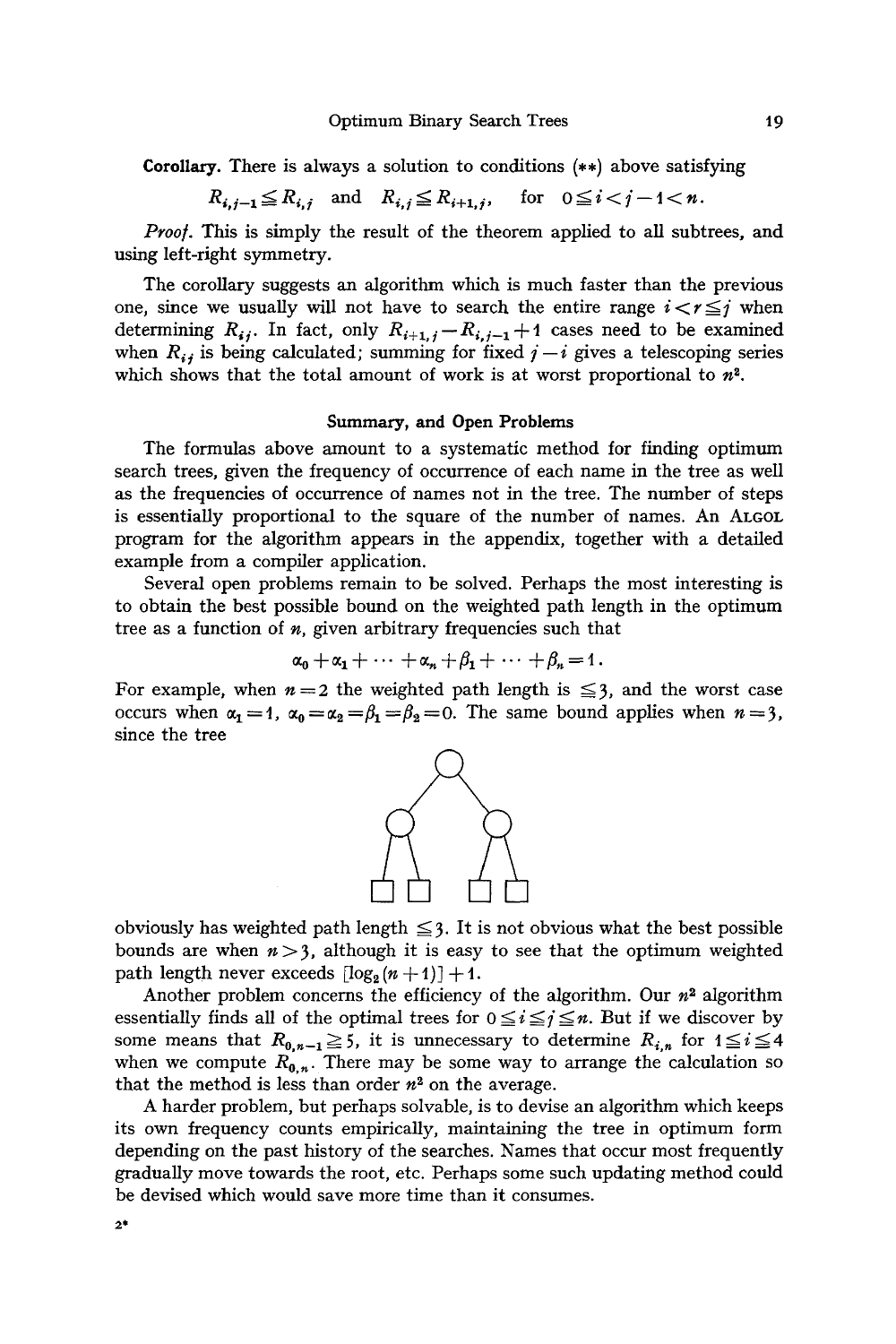#### 20 D.E. Knuth:

Another interesting problem is related to our first example. The optimum in the" of-and-the" case turned out to be obtainable by the following" top-down" rule: Place the most frequently occurring name at the root of the tree, then proceed similarly on the subtrees. Another plausible rule is to choose the root so as to equalize the total weight of the left and right subtrees as much as possible. Our example for  $n = 3$  shows that neither of these rules will produce an optimum tree in all cases, but it might be possible to give some quantitative estimate of how far from the optimum these methods can be.

The solution to any of these problems should provide further insight into the nature of optimum search trees.

I wish to thank Ronald L. Rivest for formulating a conjecture which led to the theorem in this paper, and John Bruno for correcting an error in my original proof of the lemma.

#### **Appendix**

The program below is written in ALGOL  $W$ , a refinement of ALGOL 60 due to Wirth and Hoare [tl]. More than half of the code (the procedure *display)*  is actually devoted to printing out the optimum tree in a reasonable pictorial fashion, one it has been found.

In order to try the algorithm on a fairly complicated test case, a count was made of all identifiers in about 25 example ALGOL  $W$  programs prepared by the author for an introductory programming course. The frequency of each reserved word was counted, as well as the frequency of occurrence of identifiers lying between adjacent reserved words. This led to the following data  $(n=36)$ :

| abs     | 1              | 113<br>null<br>2                        | 8              |
|---------|----------------|-----------------------------------------|----------------|
| and     | 6              | of<br>0                                 | 5              |
| array   | 9              | or                                      | 5              |
| begin   | 77             | 30<br>procedure<br>38                   | 16             |
| case    | 5              | real                                    | 29             |
| comment | 95             | 0<br>record                             | $\overline{c}$ |
| div     | 12             | $\overline{0}$<br>reference<br>$\theta$ | 13             |
| do      | 50             | rem<br>$\bf{0}$                         | 9              |
| else    | 16             | result                                  | 0              |
| end     | 77             | 23<br>short                             | 0              |
| false   | $\overline{2}$ | 11<br>step                              | 5              |
| for     | 35             | 0<br>string                             | 5              |
| go      | 1              | 99<br>then                              | 34             |
| goto    |                | $\boldsymbol{2}$<br>to                  | 1              |
| ïf      | 34             | 4<br>true<br>5                          | 8              |
| integer | 37             | until                                   | 34             |
| logical | 2              | 4<br>value<br>0                         | 8              |
| long    | 5              | while<br>111                            | 16             |
|         |                |                                         |                |

For example, any identifier starting with the letter  $J, K$ , or  $L$  would fall between integer and logical. The  $R$  matrix computed by the program is shown on the next page. The average search length for this fairly large tree came to less than 5.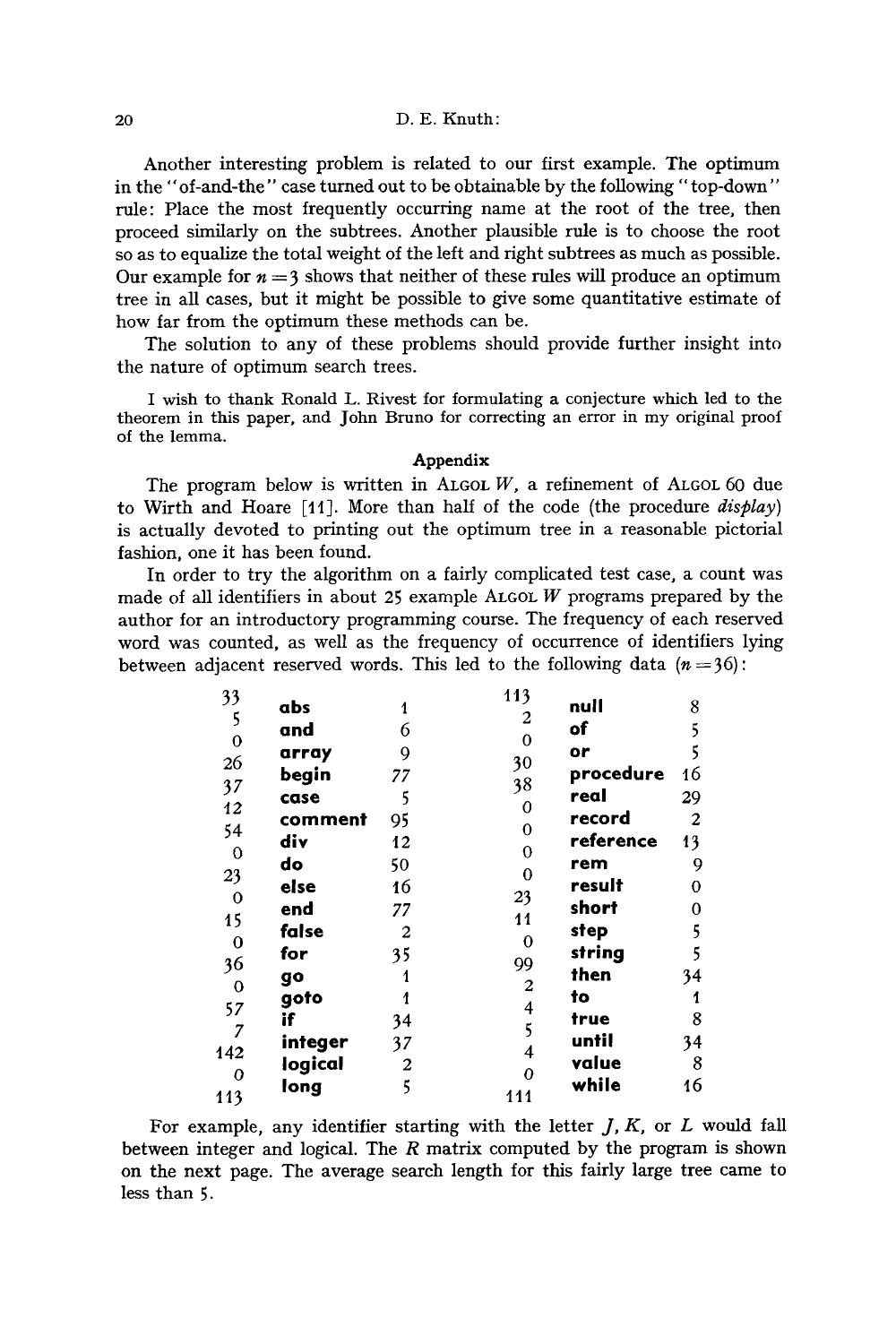The optimum tree printed out by the program appears below, as well as the quite different optimum tree obtained when the frequencies  $\alpha_0, \alpha_1, \ldots, \alpha_{38}$  were set to zero. This shows that the "betweenness" frequencies can profoundly influence the nature of the optimum tree, so it is important to consider them.

### ALGOL W Program

```
begin comment Finding an 'optimum' search tree; 
  string(10) array wd(1:: 100); integer array a, b(0:: 100);
  integer n; 
  record node(string (10) in/o ; integer col; reference (node) left, right) ; 
  procedure display(integer value n; reference(node) value root); 
     begin comment Draw a picture of binary tree referenced by 'root'; 
       reference(node) array \text{ } \textit{array} \textit{ \textbf{active}, \textbf{ waiting}(1::n);} \textit{ \textbf{string}(132) \textit{ line};}integer k, newk; comment The number of nodes on the waiting list;
       reference(node) p;
       integer i; comment Counter used in colno procedure;
       procedure colno(reference(node) value r); 
          begin comment Assign a column number to each node of the binary 
               tree referenced by r;
            if r \neq null then
               begin colno(lefl(r) ) ; 
                 col(r) := round(123 * j/(n - 1)) + 4; j := j + 1;colno(right(r)) 
               end 
          end colno ; 
       j := 0; \text{colno}(\text{root});

        while k > 0 do
        begin line := " " "for j := 1 until k do
          begin comment Move waiting node to active area, and draw "[" lines 
               down to it; 
            active(i) := p := waiting(i);line (col(p)|1) := "|";
          end; 
          write (line, line) ; 
          \mathit{newk} := 0;
          for i := 1 until k do
          begin comment Put nodes descended from active nodes onto the 
               waiting list, and prepare an appropriate line containing the 'in/o' 
               of active nodes; 
             integer cl, or; 
             \phi := active(j); \ cl:= cr := col(\phi);if let(\phi) \neq \textbf{null} then
               begin cl := col(left(p)); newk := newk + 1;
                 weight(<i>newk</i>) := left(<i>p</i>)end;
```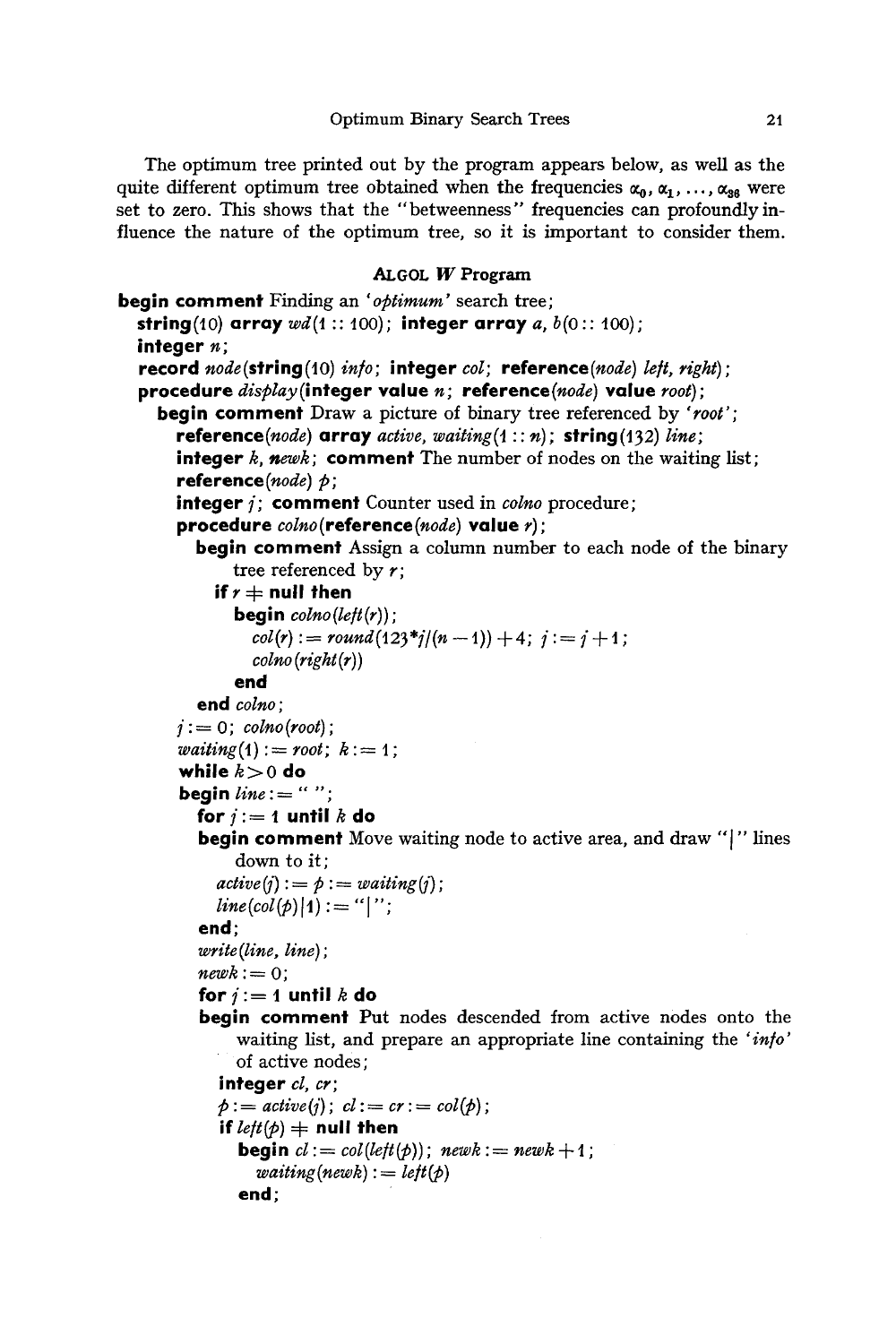```
if right(p) + null then
           begin cr := col(right(b)); newk := newk + 1;

           end; 
        for i := cl until cr do line(i|1) := "-";
         begin comment Center in/o(p) on line, about col(p); 
           integer s; s := 0; while \text{info}(p) (s+1|1) + " " do s := s+1;
           cl := col(p) - s div 2;
           for i := 0 until s do line(cl + i|1) : = into(p)(i|1);
         end; 
      end; 
      write (line) ; 
      k := newkend 
  end display; 
n := 0; intfieldsize : = 5;
write (" THE GIVEN FREQUENCIES ARE: ") ; 
\mathit{rloop}: \mathit{read}(a(n), \mathit{wd}(n+1), \, b(n+1));
write(", a(n); \ldots, a(n); \ldots, a(n));
if wd(n+1) (0|1) + "." then
begin n := n+1;
  write( .... , wd(n), b(n)); 
  go to rloop 
end;
```

```
begin comment Find an n-node optimal tree, given relative frequency b(i) of
    encountering wd(i) and frequency a(i) of being between wd(i) and wd(i + 1);
  integer array p, w, r(0: n, 0: n); comment p(i, j), w(i, j), r(i, j) denote
    respective the weighted path length, the total weight, and the root of the 
    optimal tree for the words lying between wd(i) and wd(j + 1), when i < j + 1.
    The average search length in this tree is p(i, j)/w(i, j);
  reference(node) procedure createtree(integer value i, i) ; 
    if i \neq j then node(wd(r(i, j)), 0),
        createtree(i, r(i, j) -1), createtree(r(i, j), j)) else null;
  for i := 0 until n do p(i, i) := w(i, i) := a(i);
  for i:=0 until n do for i:=i+1 until n do
    w(i, j) := w(i, j - 1) + b(j) + a(j);for k:=1 until n do for i:=0 until n-k do
  begin integer ik, mn, mx; ik := i + k;
    mx := if k=1 then ik else r(i, ik-1); mn := p(i, mx-1) + p(mx, ik);
    if k > 1 then for j := mx + 1 until r(i + 1, ik) do
      if p(i, j-1) + p(j, ik) < mn then
         begin mn := p(i, j - 1) + p(j, ik); mx := j end;
      p(i, ik) := mn + w(i, ik); r(i, ik) := mxend; 
  write("AVERAGE PATH LENGTH IS", p(0, n)/w(o, n));
```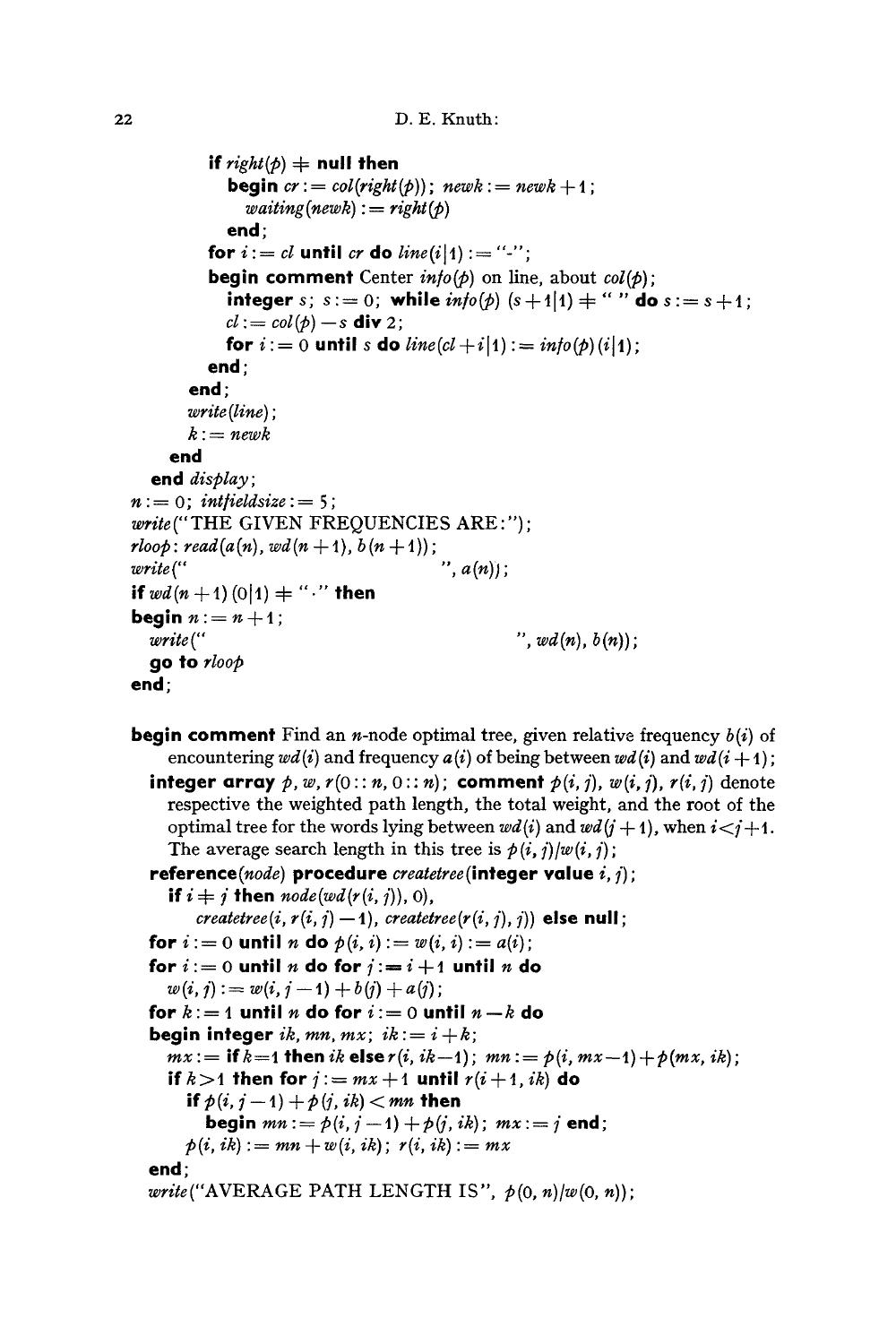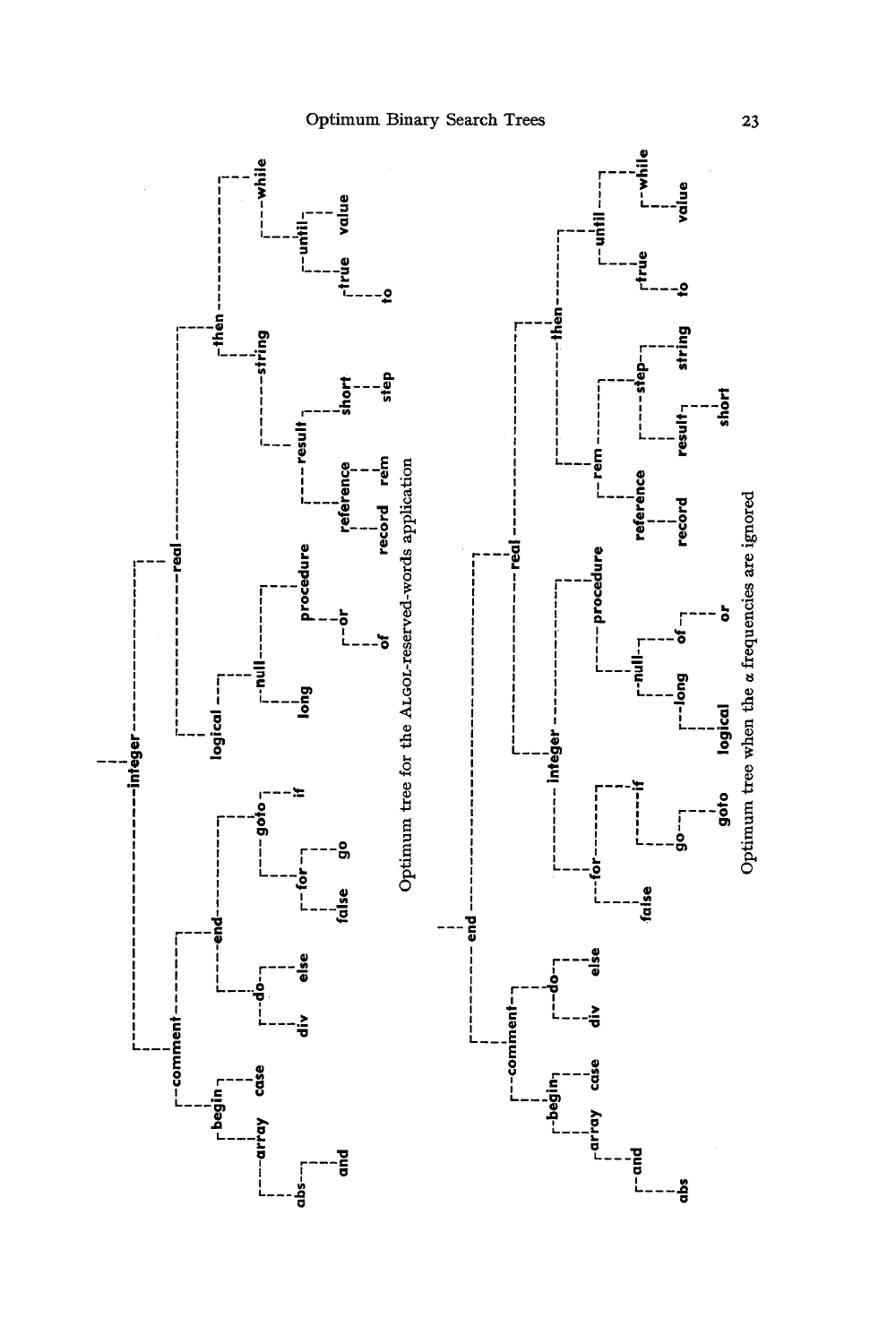199999999999888888885555555555555888888 ttttttta andre andre andre andre andre andre andre ender aufgestellen der Stadt der Erichtungs mm mO0000000~ ~00000 ~m mO0000000~ ~000000 000~~ ~m ~m~O00000000000000 ~~~00000000 ~~000000000 ~ ~0000000000 application 0000~~ ~~0000000000000 ~ 00000000000000 ~oooooooooooooooo ~oooooooooooooooooo ~000000000000000000 0000000000000000000 0000000000000000000 0000000000000000000  **aaaaaa** ~~000 0000000000000000000 **~~0~~0000~**  0000000000000000000 **~~ooo~ooooo~**  0000000000000000000 ~~~o~oo| 0000000000000000000 ~~000~0000000 0000000000000000000 ~~00000000000 0000000000000000000 ~~~000000000 0000000000000000000 ~~0000000000 0000000000000000000 0000000000000000000 ~~000000000000 0000000000000000000 ~~0000000000000 0000000000000000000 ~00000000000000 0000000000000000000 ~000000000000000 0000000000000000000 ~0000000000000000 0000000000000000000 ~00000000000000000 0000000000000000000 0000000000000000000000000000000000000

ō.

0

matrix for

the.